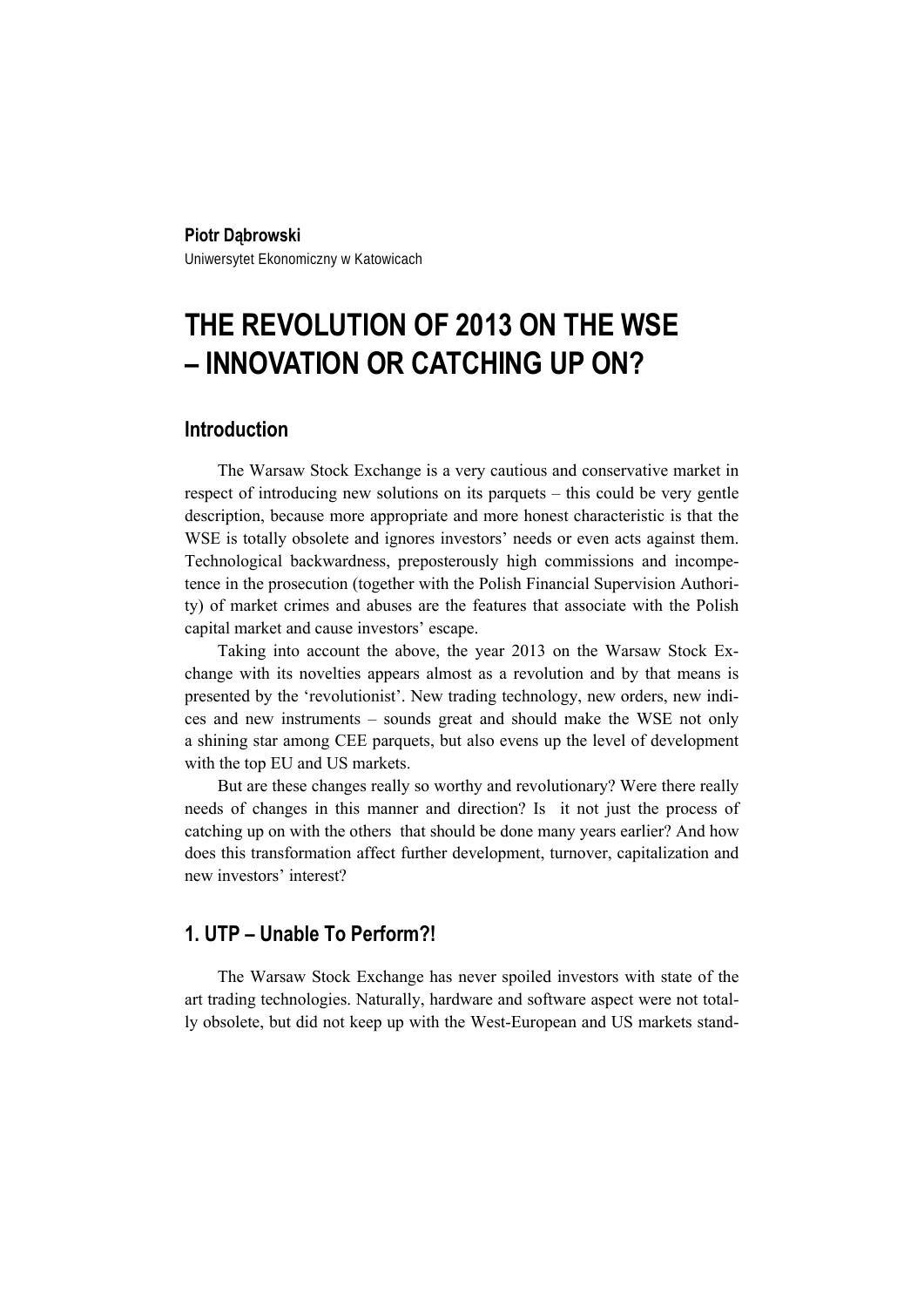ards. The most significant technological upgrade was carried out in November 2000 when the WARSET – trading and quoting system – was introduced. It was not the top of the top solution but met the WSE and its investors' expectations. There was also a small upgrade in 2007 when order capacity of the WARSET was four times greater than before modification, however inefficiency in other fields (for example delay in placing orders) was perceivable.

Another six years were needed to introduce a modern trading system with completely new hardware and software solutions. The UTP (Universal Trading Platform) was launched on the  $15<sup>th</sup>$  of April 2013 and ultimately superseded the WARSET. Fortunately, until now<sup>1</sup> in general the theory is in accordance with the practice, but obviously it demands stronger analysis.

The most significant milestones are in aspect of technology. The UTP offers theoretical performance of 20,000 orders per second which is more than twenty times higher than the WARSET (or even sixty times higher, because real observed performance of the WARSET did not exceed 328 orders per second, and theoretical performance was  $850$  orders per second)<sup>2</sup>. For regular session the WARSET performance was sufficient, however economic data publications, rapid movements on foreign markets, opening and closing hours (fixing) – that is all events causing increased volatility and turnover – were too excessive challenges for the thirteen-year system. Today's efficiency 'hiccups' went down to the history. Additionally, the order capacity was doubled to 15 million per day what ensures the adequate reserve for the futures.

Increased performance would be nothing worth if the latency of the order fulfillment was not improved. This was one of the weakest point of the WARSET, because 60 milliseconds in the trading means eternity. Now it is 0.15 millisecond, so finally the world standards were achieved. Unfortunately lower latency is available exclusively on the WSE servers and it means that without similar revolution affecting broker's hardware investors do not feel the difference.

The access to the low latency orders is available especially for institutions (rather not for individuals due to high costs) since September 2013, when the WSE launched High Performance Access (HPA)<sup>3</sup>. This service offers server collocation in the direct neighborhood of the Universal Trading Platform and guarantees 0.05 millisecond communication latency between collocated machine and the UTP server.

<sup>1</sup> As of 31.12.2013.

<sup>2</sup> *Architektura UTP.* GPW 2013.

*GPW oferuje usługę kolokacji High Performance Access (HPA)*. Instytut Rynku Kapitałowego, 3.09.2013.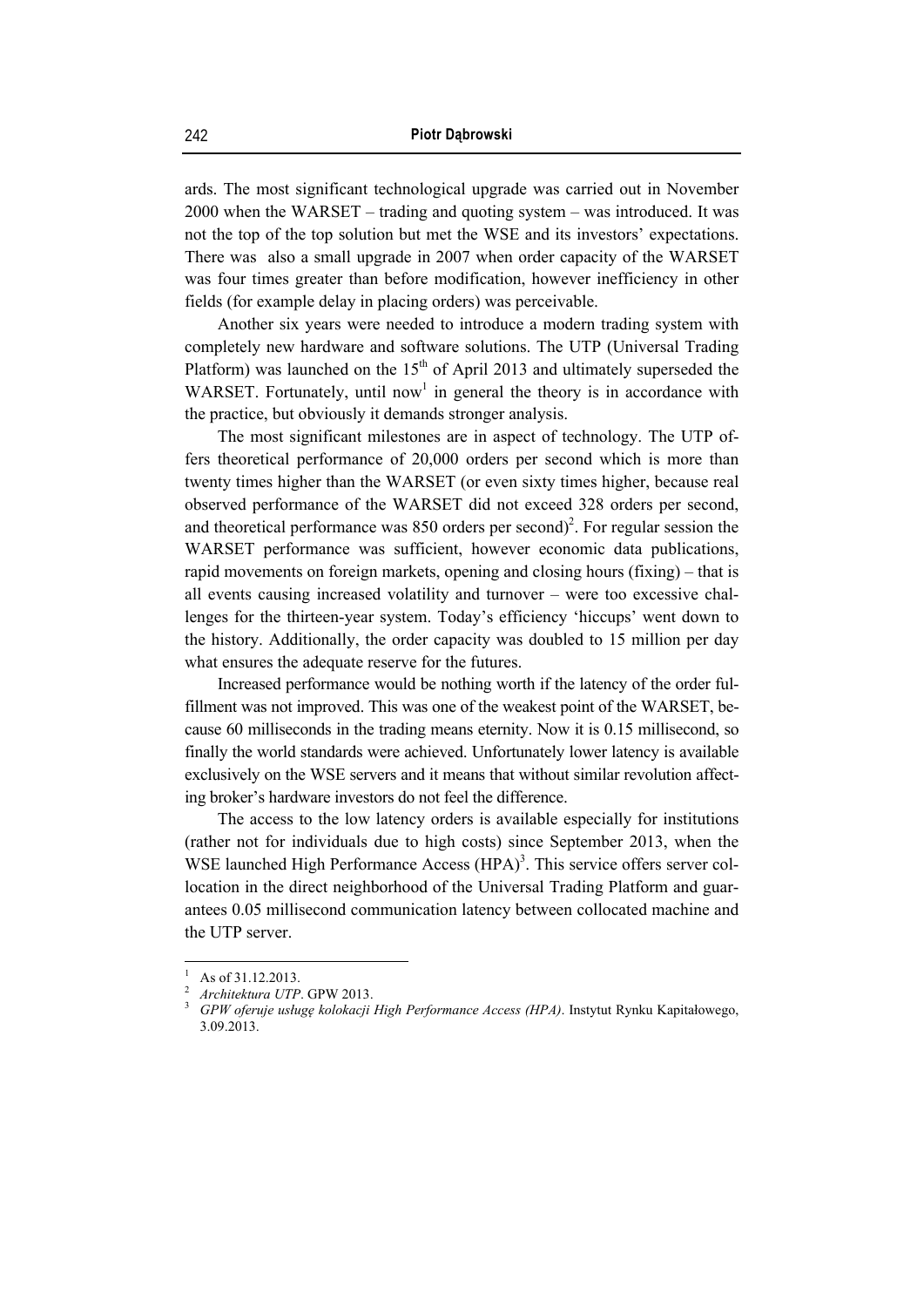Main aim of launching HPA is the high-frequency trading (HFT). The HFT was unavailable in Poland due to sluggish WARSET, low turnover and ridiculous level of commissions. The first impediment has now passed away, but increasing trading volume and diminishing costs of placing orders require something more than just hardware modifications. Nonetheless, the WSE has made quite a nice change for the better.

There are a few more technical advantages in comparison to the previous system. The most important are: scalability, that expands performance by 10,000 orders per second after additional unit installation, as well as disaster recovery, that makes separate units irrespective of breakdown of other system elements. In case of hardware or software damage the WARSET was not able to proceed the session, but it could only finish the current one. Now, with the UTP, continuation is possible.

Technical features of the UTP are really splendid and it is a great chance for the Warsaw Stock Exchange to strengthen position in the CEE region. However it rather should not be called revolution, because there are much more things to do that the WSE, unfortunately, has not planned or are independent on the WSE decisions.

Sophisticated hardware and software are only at the WSE side, but brokers have improved nothing in this area. Orders are still tardy and platforms are far away from advancement of foreign brokers or forex applications. Practically they do not offer algo-trading. Only few brokers are prepared for black-box traders<sup>4</sup>, but their solutions are primitive and unreliable. Moreover commissions are at an unreasonable level, especially for individuals – on average they are ten times higher than the US prices on stocks and seventy (!) times higher than the US prices on derivatives<sup>5</sup>. This fact together with low turnover and consequently wider spreads raise the costs of trading to a hardly acceptable level.

The easiest solution for diminishing commissions is the competition. On capital markets it can be achieved by introducing so called ECNs (Electronic Communication Networks) that act as brokers as well as market makers and also decentralize securities turnover. But ECNs are still on Polish parquet unavailable. Maybe they will appear in a new WSE development strategy 'Giełda.2020' (small probability), but details of this project will be known in late January  $2014^6$ .

Together with launching the UTP, the WSE has initialized new order types, pretty useful for traders and market makers. These are PEGs orders, that follow buy and sell limits in the book and take their values to maximize probability of

<sup>4</sup> e.g. DM BOŚ SA, DM BZ WBK SA, XTB SA,

P. Dąbrowski: *The level of Warsaw Stock Exchange Commissions as a Short-term Trading Impediment.* "Journal of Finance" 2013.

*GPW zaprezentuje w styczniu nową strategię rozwoju do 2020 roku*. ISB News, 19.12.2013.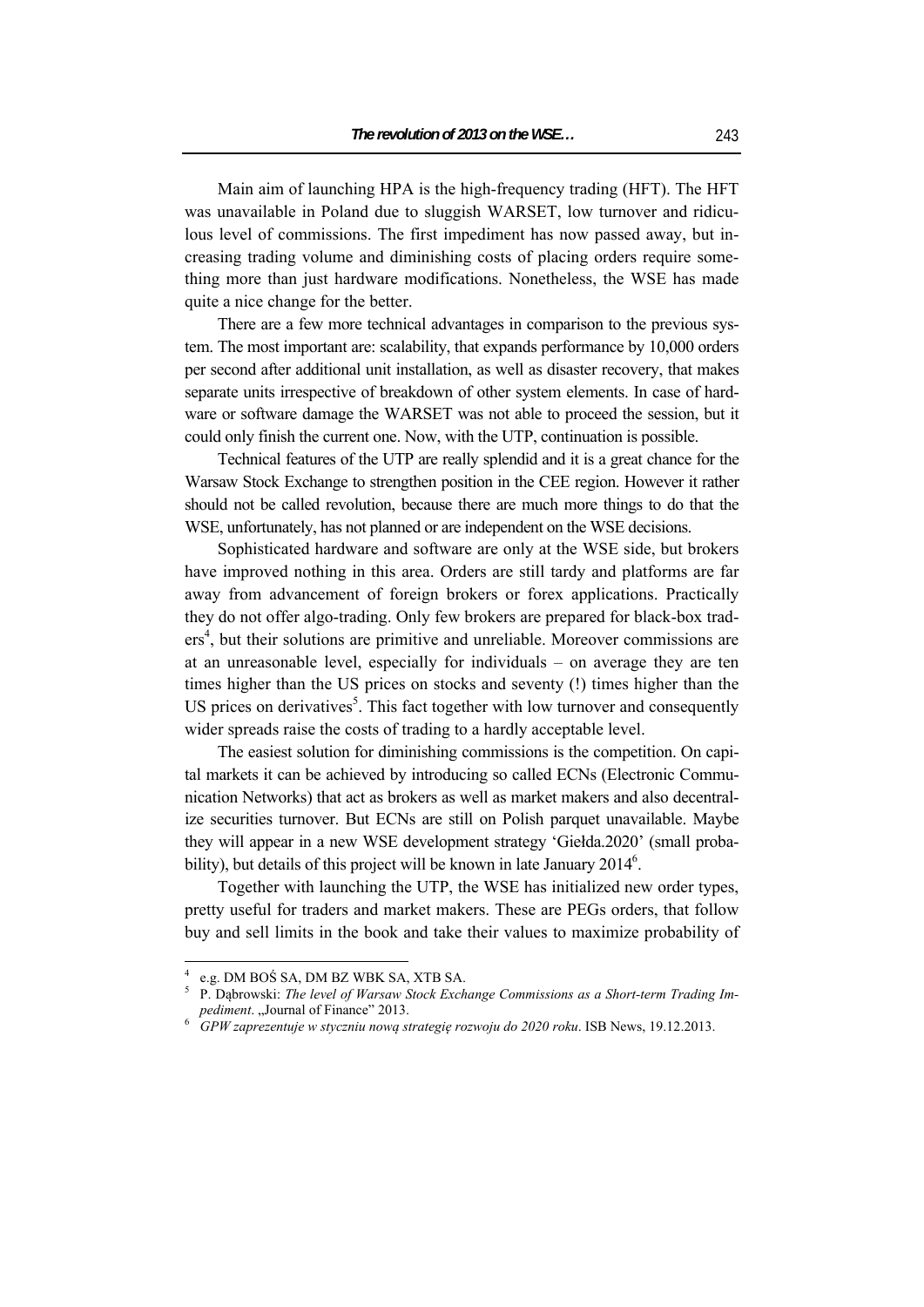fulfilling the order, as well as bulk or mass orders, that allow market makers to quote a few instruments simultaneously. There is no revolution in this area, however the UTP offers itself algorithmic trading therefore investors should wait for the next step of brokers (nine months after the UTP initialization brokers have not yet prepared adequate solutions – shall investors still wait?).

Among less significant changes the UTP handles the old, well known orders in modified way. These are:

- market order (so-called PKC) which can be fulfilled partly, even after fixing is still active and has the same priority as market price order (so-called PCR),
- market price order on opening (so-called PCRO) is no longer available; functionality was transferred to modified PCR that now can be placed at the phase before opening,
- the term of validity now can be set for: fixing only, for closing only or for determined period only,
- $-$  stop orders are not taking part in fixing<sup>7</sup>.

Perhaps, it is too early to assess the Universal Trading Platform on the Warsaw Stock Exchange. However in the IT branch a few months are usually enough to see if novelties are revolutionary. In case of the WSE, presented modifications are rather catching up on and it is very likely that they were introduced too late. Investors that really needed sophisticated hardware and software for professional trading have already changed the market. Most world markets, for example German, French, UK and US parquets as well as currency market, implemented similar solution many years ago. So, are there any remarkable incentives of the WSE that can really recompense features of this second-rate place of trading? Poor daily volume and highly-inflated costs of orders fulfillment are main impediments for short-term traders. And long-term traders do not really need the UTP. For them the WARSET offered more than enough functionality.

#### **2. Index will tell the truth**

 $\overline{a}$ 

Fast growing capitalization of the Warsaw Stock Exchange and increasing number of companies listed on the Polish parquet induce the WSE to introduce new indices, that widely describe the situation. This solution seems to be perfect for the Polish market conditions, because currently used indices have some maladjusted features that can mislead the investors.

<sup>7</sup> *UTP – nowy system transakcyjny GPW*. gpw.pl (02.2013).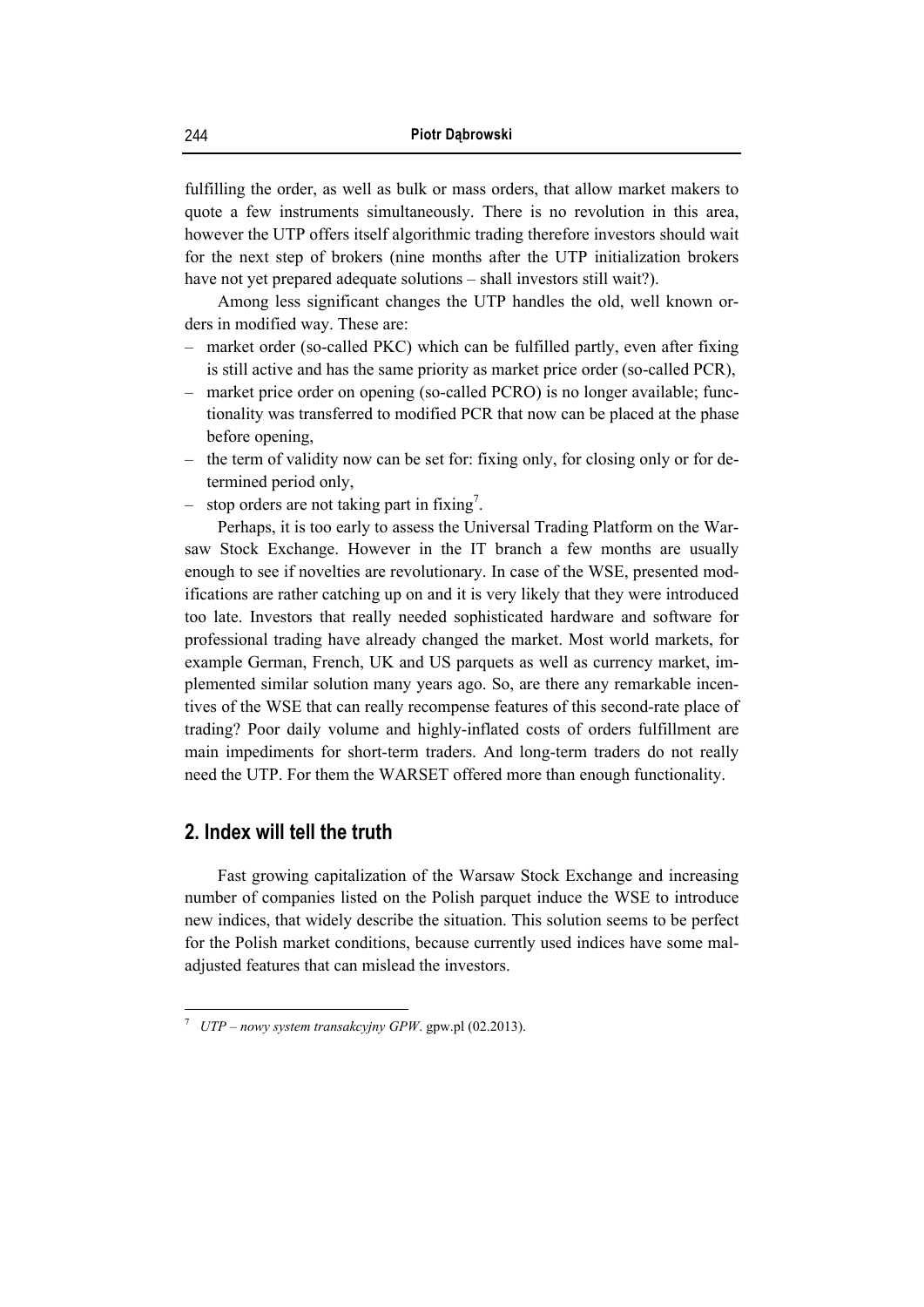The WSE decided to replace WIG20 with WIG30, mWIG40 with WIG50 and sWIG80 with WIG100. Introducing wider indices of mid- (WIG50) and small companies (WIG100) is positive response to a greater number of firms traded in Warsaw. They will be launched in March 2014 and the way of calculation will remain the same as so far.

Main changes cover WIG20 – the index of blue-chips and the most important and respected indicator of the Polish stock exchange that is the basis not only for derivatives, but also for other sub-indices like WIG20TR, WIG20lev, WIG20short. Since the  $23<sup>rd</sup>$  of September 2013, the WSE started publishing WIG30<sup>8</sup>. It is going to replace WIG20. For more than two years WIG20 and WIG30 will be published simultaneously and the  $31<sup>st</sup>$  of December 2015 will be the last day of  $WIG20^9$ .

WIG20 has some features that are no longer proper for valuation of market condition. It consists of 20 greatest and most liquid companies, but no more than five of one sector, which is today not enough to represent properly the market profile, and one instrument can achieve maximum 15% share in the index, what affects too strongly on the level of WIG20. The new WIG30 is free from these defects – one sector can be represented by no more than seven companies and a share in index is diminished to maximum 10%.

The WIG30 implementation was performed exactly in the right moment. Growing capitalization, growing number of foreign companies on the Polish market, privatization and IPOs of the greatest state-owned enterprises forced this modification. Moreover the migration from WIG20 to WIG30 is carried very smoothly and cautiously and gives enough time for investors to close positions related to WIG20 and to transfer them to the new blue-chip index. The revolution is just in time.

#### **3. Multiplier trick**

Unfortunately another 2013 novelty connected with financial instruments listed in Warsaw is like shooting the WSE in the foot. Namely the most common and popular futures contract in Poland – futures on WIG20 (FW20) – is going to disappear and to be replaced by similar one, but with modification.

<sup>8</sup> *Komunikat Zarządu Giełdy Papierów Wartościowych w Warszawie SA z dnia 8 sierpnia 2013 roku*. gpw.pl

*WIG30 harmonogram*. gpw.pl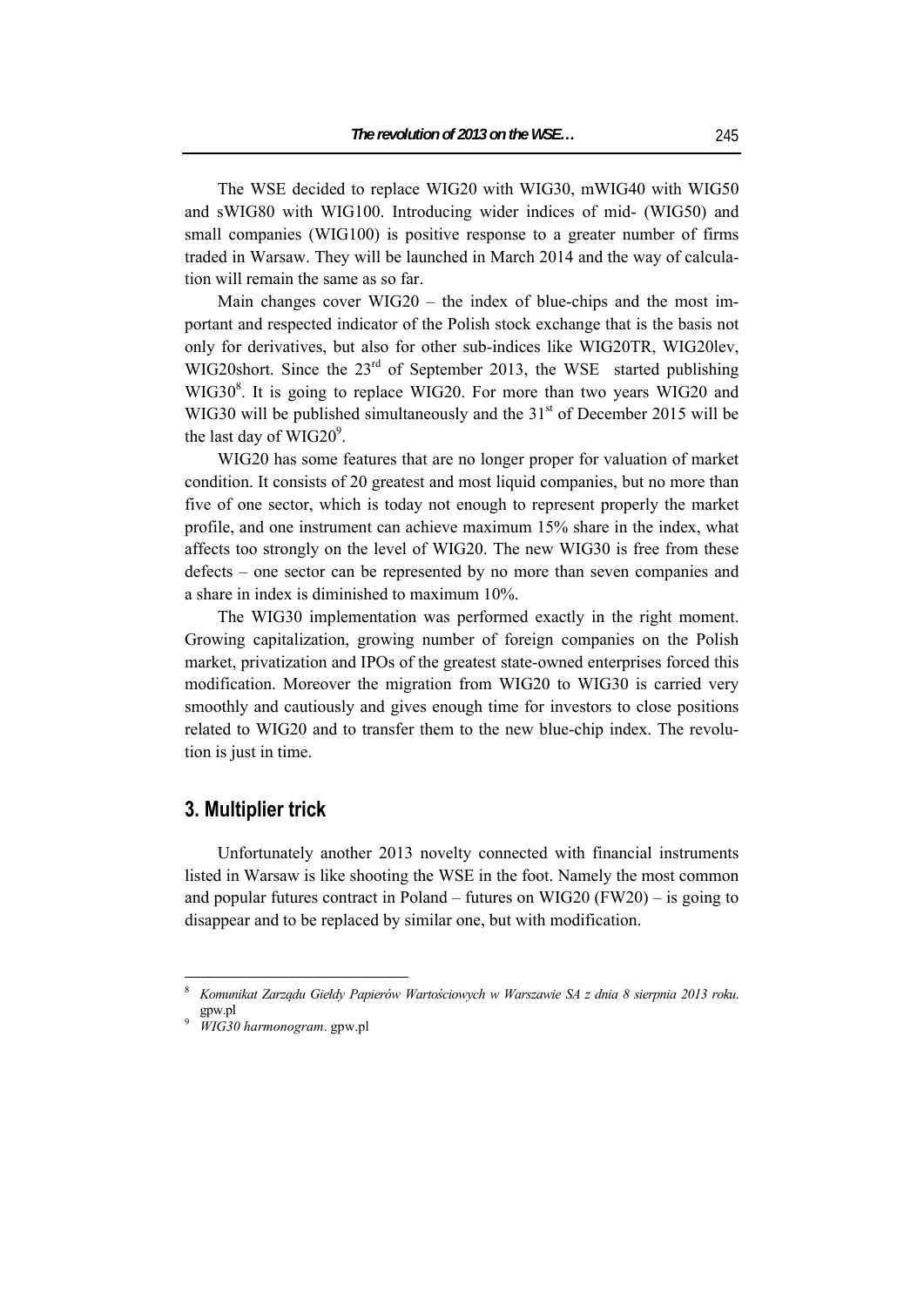The new well-constructed idea to implement index WIG30 (and also WIG50 and WIG100) naturally results in changes of derivatives connected with blue-chip index. Because WIG20 will have been handled only by the end of 2015, there is necessity to transfer all the futures and options from WIG20 to WIG30. The migration of derivatives could be as smooth as of indices, but in the meantime the WSE decided to double the multiplier of FW20, what caused many complications.

In the first run, FW20 with 10 PLN multiplier will have been listed only by the expiration of M14 contract (June 2014). On the  $23<sup>rd</sup>$  of September 2013 the WSE introduced first futures series with doubled – 20 PLN – multiplier. These were: Z13 (December 2013), H14 (March 2014), M14 (June 2014) and U14 (September 2014) and they are going to be main contracts<sup>10</sup>. In the second run, from December 2014 to September 2015, the migration from FW20 with 20 PLN multiplier to FW30 with 20 PLN multiplier will be handled. In means that all new futures on blue-chip index will be traded with 20 PLN per point. In September 2015 the migration will be ended and only FW30 will be available on the mar $ket<sup>11</sup>$ . It is worth mentioning that multiplier on other derivatives will stay the same.

Decision of doubling the multiplier looks like assassination on futures market. First and foremost threat is just killing the turnover. Polish blue-chip futures contract is the most liquid non-OTC derivative, but in comparison to the top markets and their instruments – for example DAX, CAC, FTSE, DJ, NIKKEI – the turnover is extremely poor. Now after doubling the multiplier the daily volume is going to be even lower. This is not just prediction. This is the fact. Comparing trading activity on contracts with 10 PLN multiplier to 20 PLN multiplier the difference is enormous: in average the old 'version' of blue-chips futures is traded 10 times oftener than the new one and it already takes into account the doubled multiplier. Of course after 10 PLN multiplier liquidation there will be no choice for traders, however it is more likely to diminish the engagement on this market than easily adjust to new condition.

Another not acceptable aspect of increasing the multiplier by seasoned traders is impediment of position sizing possibilities, which is the part of one of the money management elements that cares about investor's safety. Now the limits and number of position increment in the strategies are disrupted and it may result in retreating from the market of traders with smaller portfolios.

<sup>10</sup>*Harmonogram migracji: duży mnożnik*. gpw.pl 11 *WIG30 harmonogram*. gpw.pl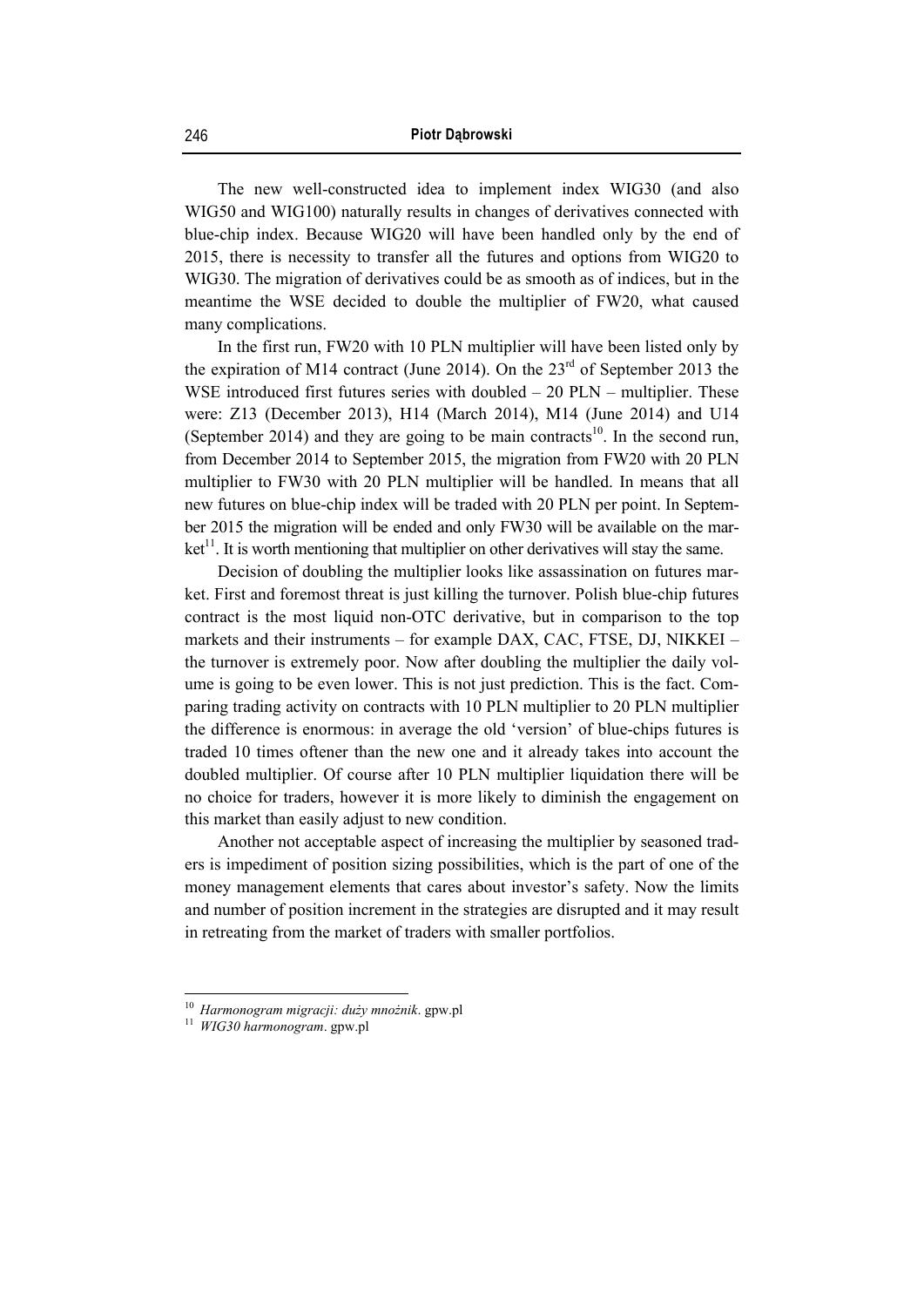The Warsaw Stock Exchange claims that new multiplier should increase (!) the daily volume, because the commission stayed at the same level and now it is possible to earn right after price change by only one point. Moreover the WSE emphasizes, that higher multiplier means higher and faster profits<sup>12</sup>. Such explanation is ridiculous and sounds like a bad joke! Already today one can see that the most common reason why people are losing money is over-leveraged positions. So offering them even more speedy contract is like giving a baby a knife to play. Presenting doubled multiplier as a trick that decreases the commission, changes respectable ('respectable'?) Polish parquet into a bucket shop.

#### **Conclusion**

New era of the Warsaw Stock Exchange had a chance to start in 2013. Successful launch of the Universal Trading Platform and wise concept of indices modification foretold prosperous future with satisfied investors. Perceiving these novelties as the revolution is certainly too strong, it is better to call it evolution. Unfortunately, all the efforts were wasted by a true upheaval among futures contracts. At times of instrument tailoring, the WSE makes something totally opposite. Maybe being a provincial parquet for green traders and a few local financial institutions is the aim of the Warsaw Stock Exchange?

#### **Bibliography**

- Dąbrowski P.: *The level of Warsaw Stock Exchange Commissions as a Short-term Trading Impediment.* "Journal of Finance" 2013.
- *GPW oferuje usługę kolokacji High Performance Access (HPA)*. Instytut Rynku Kapitałowego, 3.09.2013.
- *GPW zaprezentuje w styczniu nową strategię rozwoju do 2020 roku*. ISB News, 19.12.2013.

*Architektura UTP*. gpw.pl

*Harmonogram migracji: duży mnożnik*. gpw.pl

- Komunikat Zarządu Giełdy Papierów Wartościowych w Warszawie SA z dnia 8 sierpnia 2013 roku. gpw.pl
- *Kontrakty z mnożnikiem 20 zł*. gpw.pl
- *UTP nowy system transakcyjny GPW*. gpw.pl

*WIG30 harmonogram*. gpw.pl

<sup>12</sup> *Kontrakty z mnożnikiem 20 zł*. gpw.pl